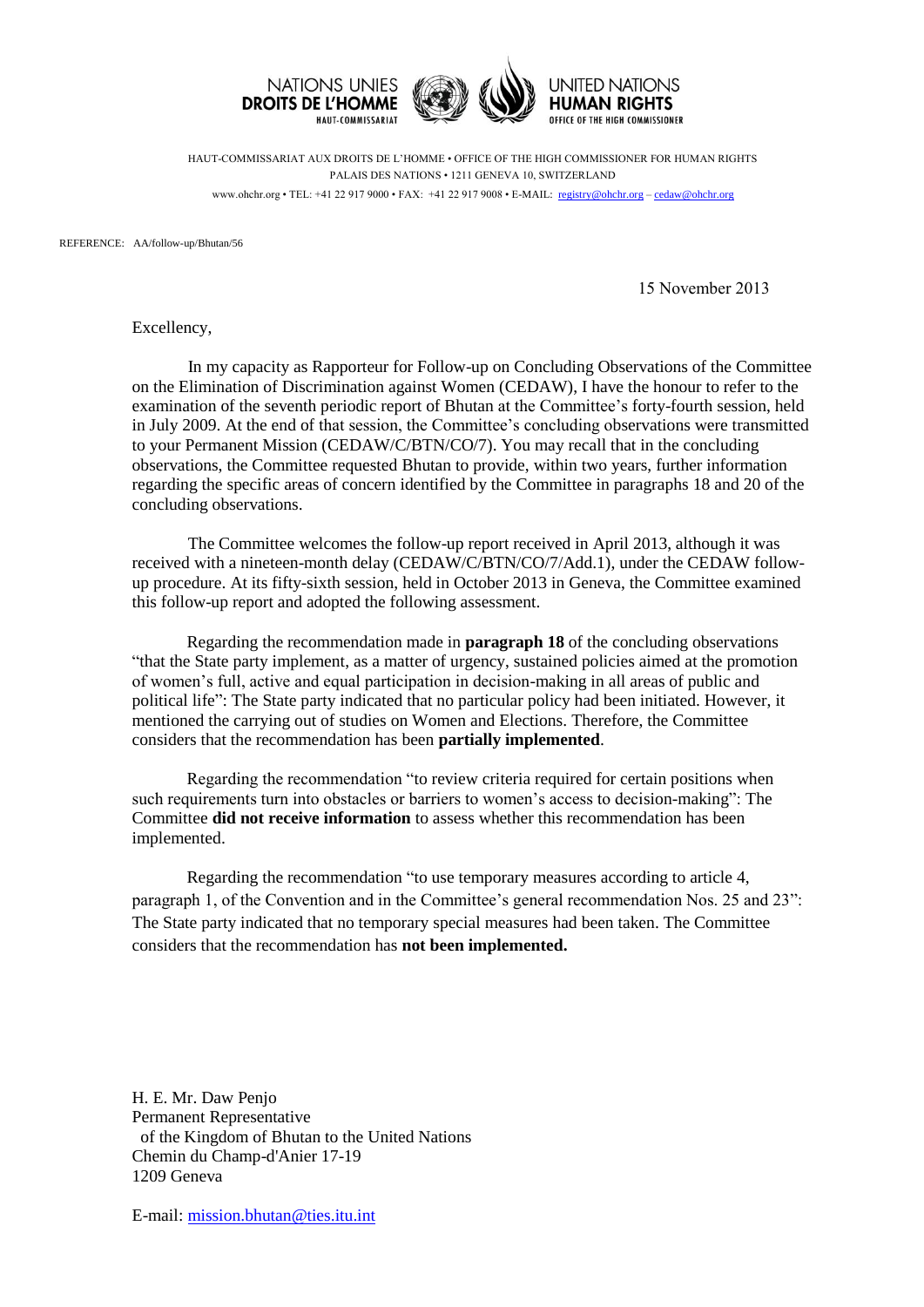

Regarding the recommendation "to implement awareness-raising activities about the importance of women's participation in decision-making positions during the current transition of society as a whole, including in its remote and rural areas": The State party indicated that a preparatory exercise was carried out for the potential women's leader, to prepare them for the Functional Literacy Test, which is mandatory for all participating in elections, and women who passed the FLT were given training in leadership. While noting the absence of implementation of awareness-raising activities about the importance of women's participation in decision-making positions, the Committee considers that the State party took some steps by training women for the Functional Literacy Test. The Committee considers that the recommendation has been **partially implemented.**

The Committee recommends that the State party provide, **in its next periodic report**, information on steps taken to:

1) Implement sustained policies aimed at the promotion of women's full, active and equal participation in decision-making in all areas of public and political life;

2) Review criteria required for certain positions when such requirements turn into obstacles or barriers to women's access to decision-making;

3) Use temporary measures according to article 4, paragraph 1, of the Convention and in the Committee's general recommendation Nos. 25 and 2; and

4) Continue the implementation of awareness-raising activities about the importance of women's participation in decision-making positions during the current transition of society as a whole, including in its remote and rural areas.

Regarding the recommendation made in **paragraph 20** of the Concluding Observations "to give priority attention to eliminating all forms of violence against women": The State party indicated that it carried out a study on the prevalence of violence against women, a study on Trafficking in Persons, and awareness-raising activities to combat violence against women. The Committee considers that the recommendation has been **partially implemented.**

Regarding the recommendation "to give priority attention to increasing access to justice for women victims of such violations, including in remote and rural areas": The Committee **did not receive information** to assess whether the recommendation has been implemented.

Regarding the recommendation "to enact legislation, including on domestic violence, as a matter of priority. Such legislation should ensure that violence against women and girls constitutes a criminal offence and the basis of a civil claim; that perpetrators are prosecuted and punished in accordance with the seriousness of the offence; and that women and girls, including in remote and rural areas, who are victims of such violence have access to protection": The State party indicated that it enacted the Domestic Violence Prevention Act in 2013, which criminalizes the act of domestic violence, holds perpetrators accountable based on the gravity of the offence, and provides protection to the victims. The Committee considers that the recommendation to enact legislation on domestic violence has **been implemented**. The Committee will study in details the content of this Act during the examination of the next periodic report.

Regarding the recommendation "to encourage further training and awareness-raising for law-enforcement officials and health-care providers to ensure that they are sensitized to all forms of violence against women": The State party described a number of training workshops provided to law-enforcement officials and health-care providers. While noting that further training is needed, the Committee considers that, for the period under consideration, the recommendation has **been implemented.**